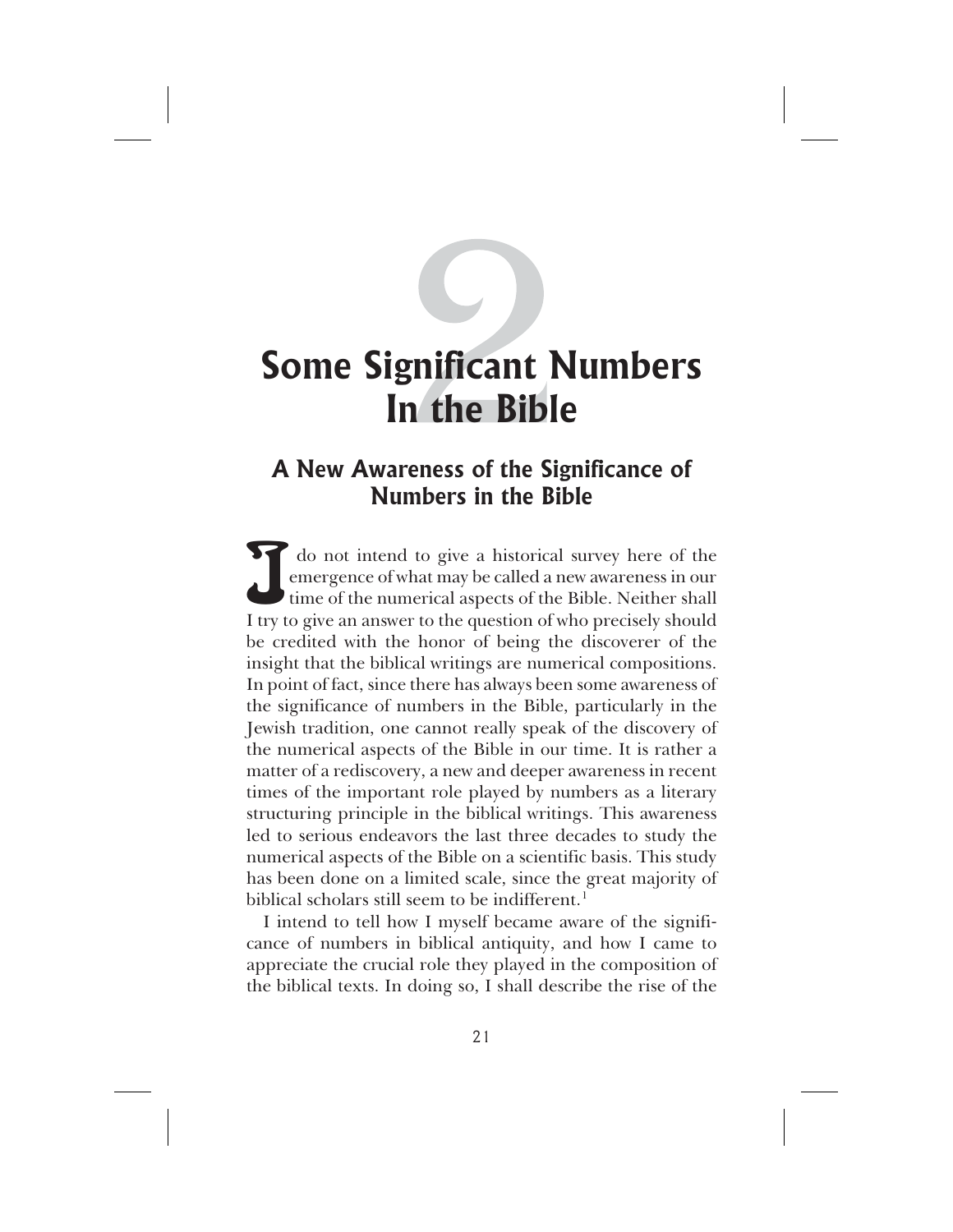scholarly discipline of numerical structural analysis and refer to the work of the pioneers in this field of study.

Without claiming any break-through yet as regards the attitude of biblical scholars towards the numerical aspects of the Bible, I believe that something has changed. Since the emergence of serious scholarly research in this respect, there are signs that scholars are beginning to realize that they cannot go on ignoring these matters indefinitely. Numerical structural analysis is here to stay and the results already brought to light simply cannot be dismissed as unimportant. Up till now, scholars could shut their eyes to matters pertaining to numbers in the Bible, shrugging them off and regarding them as only relevant to mystics, numerologists, and number jugglers. However, that time has passed. Biblical scholars find themselves confronted with two options. They can continue on the old course of ignoring the facts and run the risk of being exposed ultimately as having lacked a scholarly attitude, or they can take the numerical aspects of the Bible seriously and acknowledge the facts already brought to light by the pioneers.

The latter choice entails the necessity of accepting numerical structural analysis as part and parcel of textual analysis. The reason is simple: if the biblical authors regarded counting as inextricably bound up with writing and used numbers to give structure to their literary products, we have no right to disregard the quantitative aspects of their texts. On the contrary, we must take them into account. In my experience, as I shall demonstrate, the study of the quantitative aspects of the biblical text opens up fascinating new vistas to our understanding of their structure and beauty of composition.

## **Explicitly Mentioned Symbolic Numbers In the Bible: 40, 12, and 7**

My interest in the numerical aspects of the Bible goes back to my childhood. The daily Bible reading in our family and the Bible stories my mother told us in our private Sunday school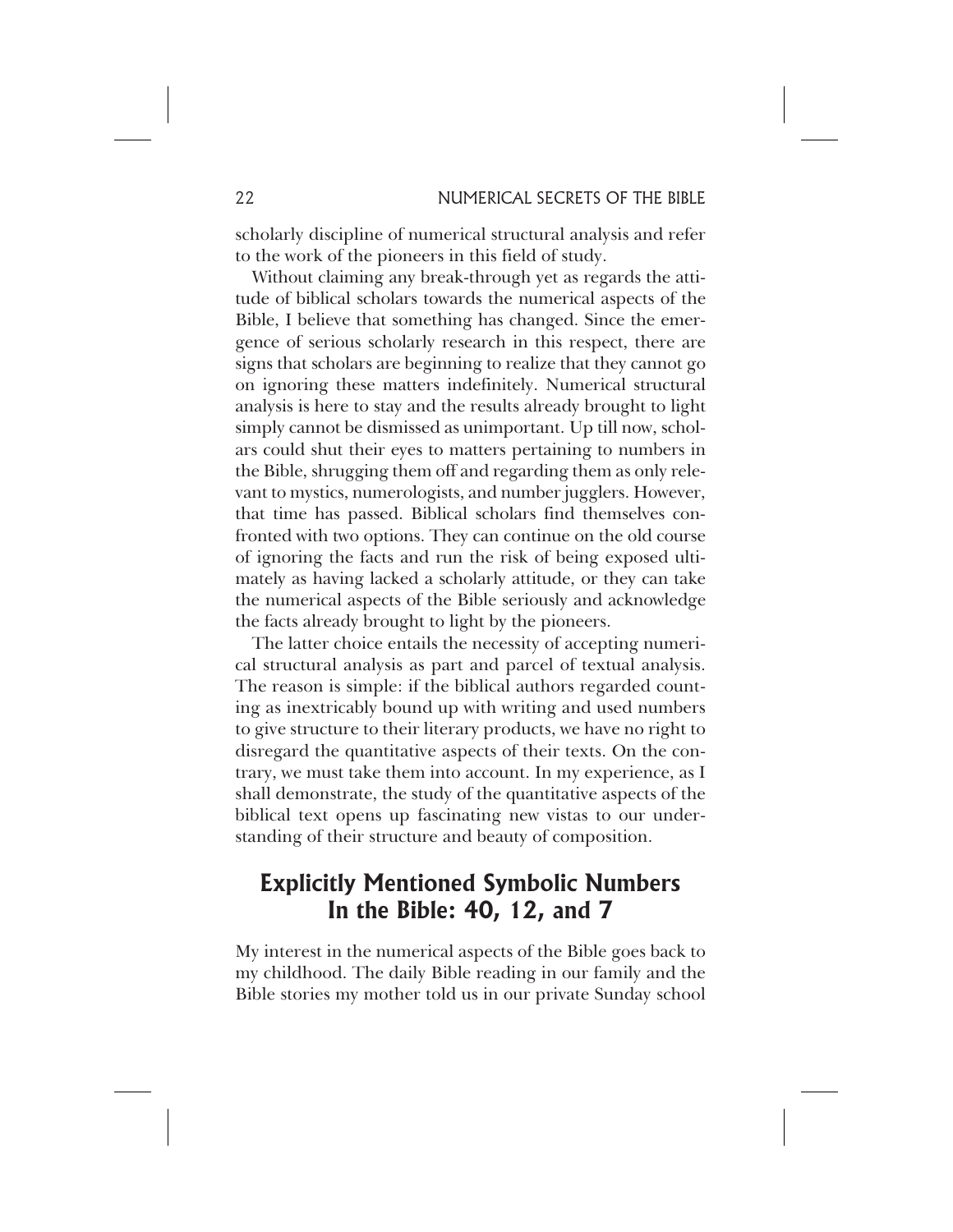made me familiar with the contents of Scripture. One of the things that caught my interest and fascinated me most, apart from the exceptionally high life spans of our biblical ancestors, was the high frequency in occurrence of certain numbers, particularly 40, 12 and 7.<sup>2</sup>

How I marveled at the fact that in the story of the Great Flood it rained for 40 days and 40 nights; that Moses is said to have spent 40 days and 40 nights on the mountain; that Elijah's journey to the mountain of Horeb took exactly 40 days and 40 nights, and that the Gospels tells us that Jesus spent 40 days and 40 nights in the desert. And is it not so that the Israelites trekked 40 years through the desert and that it took the explorers 40 days to spy out the land of Canaan?

Having heard the number 40 so frequently, I first regarded it as a matter of coincidence. But then I began to wonder as I discovered numerous other instances. The Philistine warrior Goliath challenged the Israelites for 40 days. Ezekiel is said to have lain on one side for 40 days. Jonah warned the people of Nineveh that the city would be overthrown in 40 days. The priest Eli is said to have been judge over Israel for 40 years; and David, Solomon and Joash reigned for 40 years.

As a child, I could do nothing but marvel at the frequent occurrence of the number 40, which I regarded as something belonging to the wonderful world of the Bible. It was only when I grew up and went on to study theology that I discovered that numbers can have a symbolic function. I learned that the number 40—which occurs in the Bible almost exclusively in connection with time—was used by the biblical writers to express a special, but indefinite and indeterminate span of time.<sup>3</sup>

Another number that struck me by its high frequency was 12, the number of the sons of Israel's ancestor Jacob. However, it is also said that Nahor, the brother of Abraham, had 12 sons; and the same goes for Ishmael, Abraham's eldest son. It did not surprise me to hear that in the wake of the twelve tribes of Israel there were 12 explorers of the land, 12 men who brought 12 stones from the Jordan to build a memorial.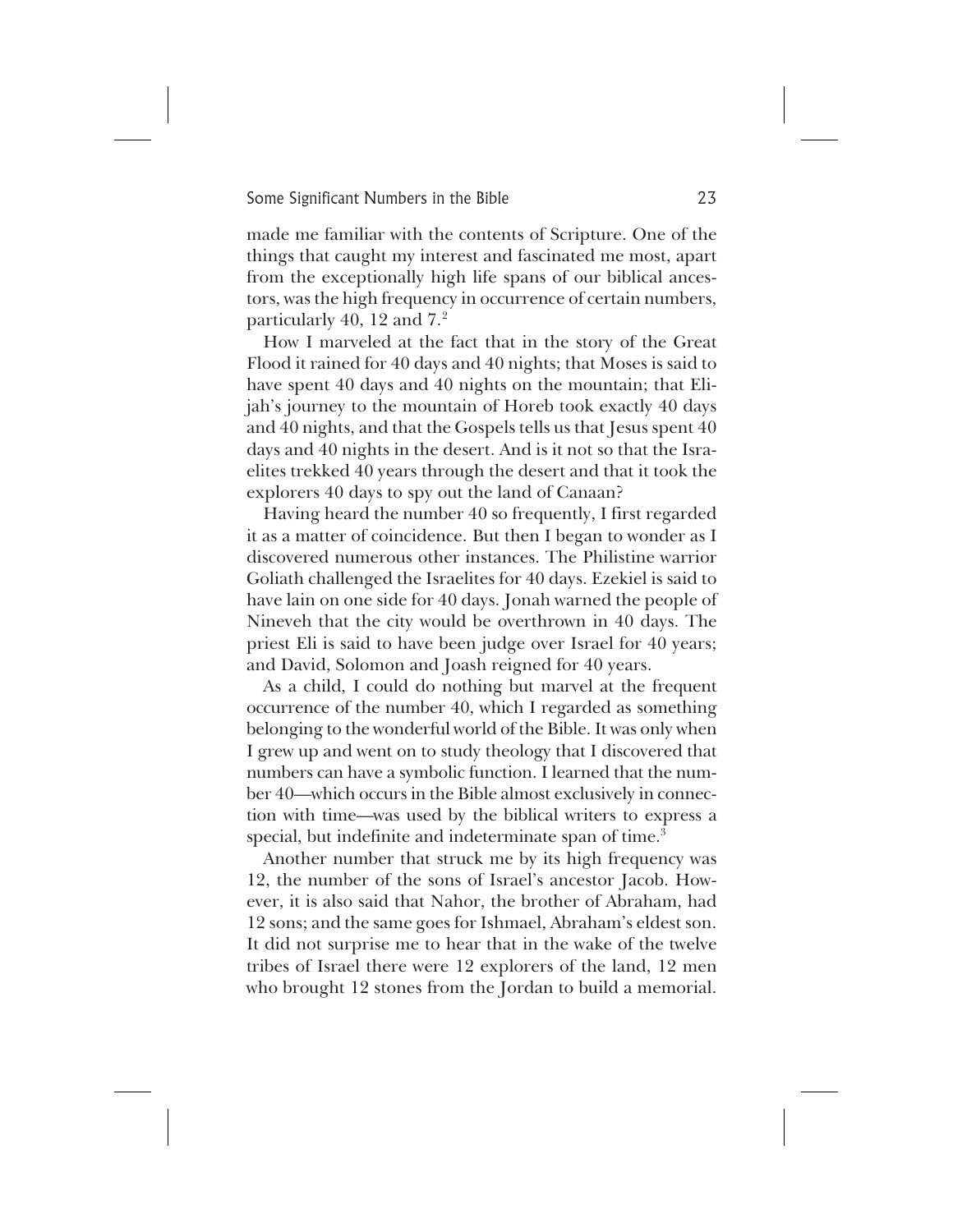Nor was I surprised to learn that the high priest wore 12 precious stones on his breast, that the Israelites found 12 springs and 70 palm trees in Elim, that there were 12 loaves of the Bread of Presence in the sanctuary, and that Moses, Joshua, and Elijah built altars of 12 stones.

It was not unexpected to learn that Jesus had 12 disciples, who would—according to Matthew 19—sit on 12 thrones to judge the 12 tribes of Israel. Rev 7:4–8 refers to the 144,000 servants of God marked with the seal: 12,000 from each of the 12 tribes. In Revelation 21, we read that the new Jerusalem will have a wall of 12 foundation-stones, with 12 gates guarded by 12 angels. It seemed only fitting to hear that, after Jesus' first wonderful feeding of the crowd, the leftovers filled 12 baskets. However, it was a bit unexpected to find out that at the second feeding the scraps filled 7 baskets, but 7 is another frequently used number that we will examine in detail below.

What is symbolically expressed by the number 12 is completeness, perfection, and totality, which was derived from the fact that 12 is the product of the factors 3 and 4, representing the vertical and the horizontal dimension of the world respectively. In the ancient Near Eastern view of the world, the cosmos consisted of 3 vertically arranged levels: the vault of the heavens, the earth, and the nether world; on the horizontal level the earth has four quarters. Thus  $3 \times 4 = 12$  expresses the idea of the perfect, harmonious totality: encompassing the whole of heaven and earth. In this respect, 12 is intimately related to 7, the sum of 3 and 4, the number expressing fullness, completeness, and abundance. Moreover, it could have been known in the ancient world and in biblical antiquity that 12 is the sum of the measures of the three sides of the perfect rectangular triangle (height 3, breadth 4, and diagonal 5), and even before Pythagoras, that  $(3\times3) + (4\times4) = 5\times5.^4$ 

Since the numbers 12 and 40 do not function as text structuring numbers in the Bible, as far as I can judge at this point in time, we need not discuss their use any further. It must suffice to state that they served the purpose of demonstrating the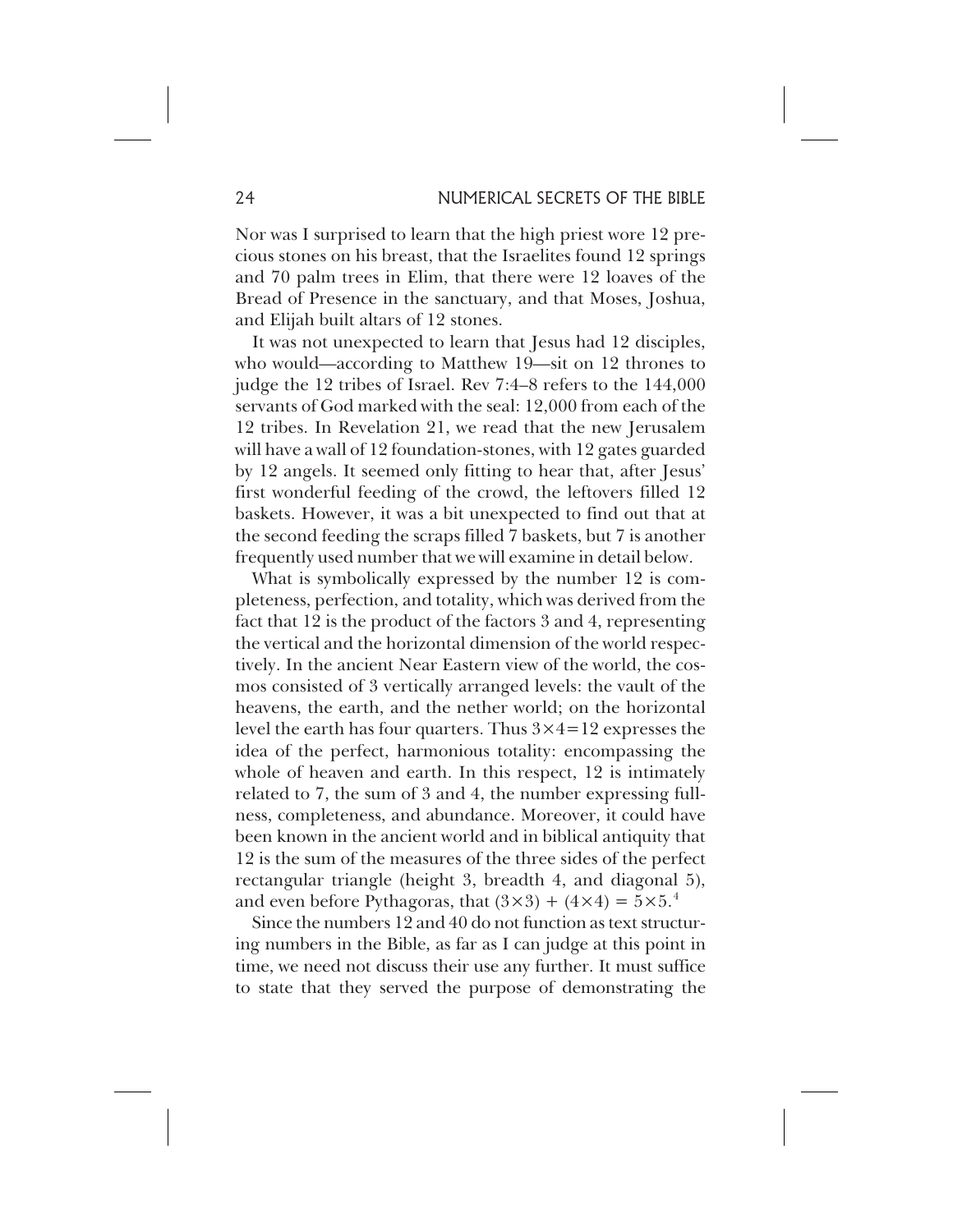unmistakable symbolic use of numbers in the Bible, showing clearly that we must be aware of the fact that numbers in biblical usage should not always be understood in their literal sense.

In the present context, and for my purpose to bring the structuring function of symbolic numbers in the Bible to the attention of the reader, the number 7 should be studied more closely. It was particularly this number that fascinated me most as a child when I was confronted with the contents of the Bible. What made this number special for me was not so much the fact that my parents had 7 children, but more particularly the fact that we got acquainted with this special biblical number through the daily family Bible reading. Evening after evening, we had to listen attentively to what my father read, especially because after the prayer and the singing we were called upon in turn to tell what impressed us most and to recite a striking sentence or verse. We did not realize that this was an excellent exercise in attentive listening and remembering. Our greatest concern was, as we say in Afrikaans and Dutch, not to "stand with the mouth full of teeth," unable to say a word, having forgotten what we tried to remember.

It was exciting, and sometimes even frightening, when my father read about the apocalyptic expectations in the book of Revelation. In these readings the exceptionally high frequency of the number 7 could not escape our notice. The 7 churches, the 7 stars, the scroll with its 7 seals, the lamb with 7 horns and 7 eyes, the monster with its 7 heads and 10 horns, the 7 angels, 7 trumpets, 7 plagues, 7 bowls, 7 thunderclaps . . .

Many years afterward, I learned that this particular number is explicitly mentioned no less than 56 times in the book of Revelation. Seeing its high frequency of occurrence elsewhere in the Scripture, I realized that 7 should be considered the most important symbolic number in the Bible. What I did not know at that time was that this number would be my access number to the fascinating world of the biblical numerical compositions.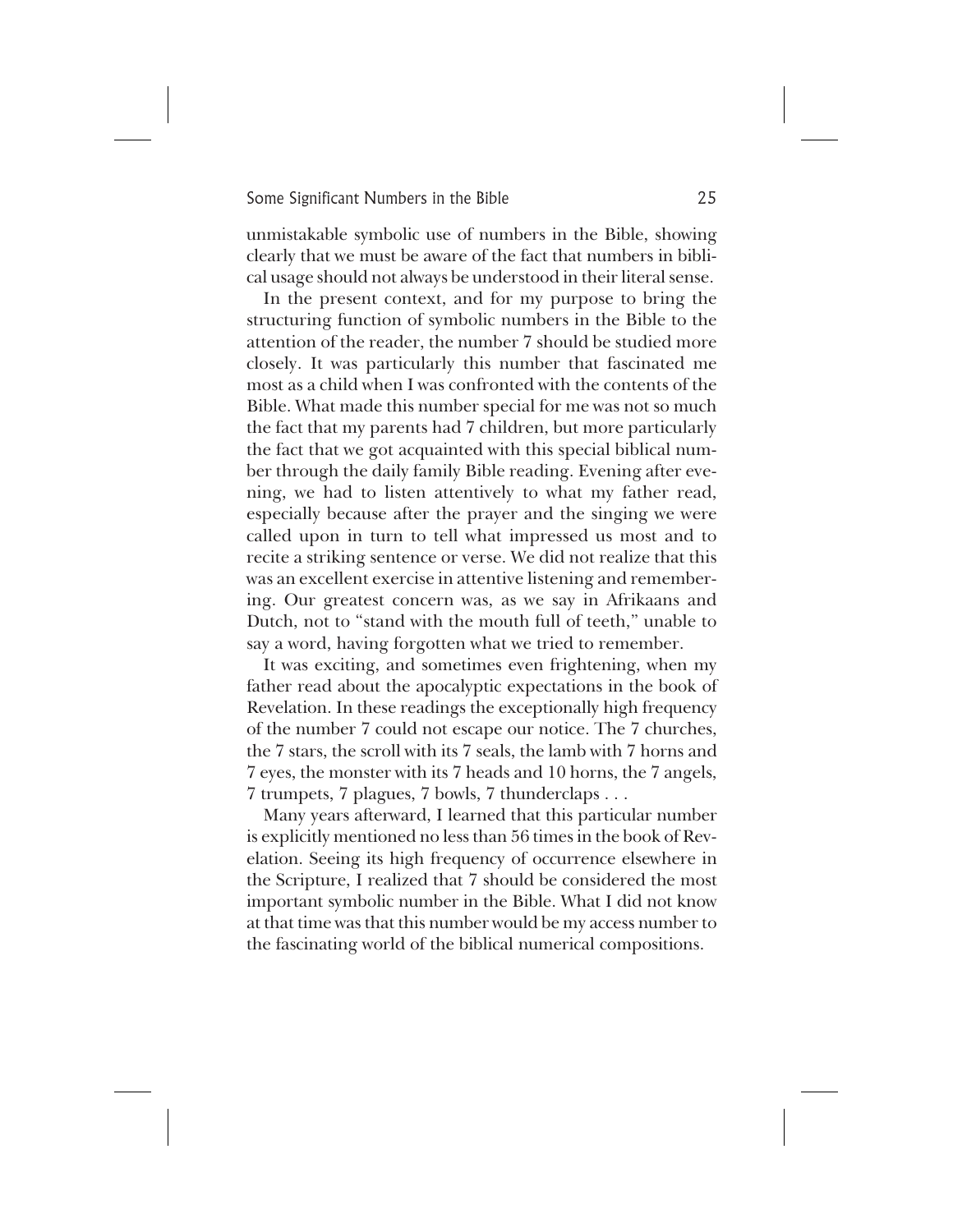# **Explicit References To the Number Seven in the Bible5**

No other number has a higher score when it comes to the number of times it is mentioned explicitly in the Bible. In the great majority of instances, it does not have a literal, but clearly a symbolic meaning. Occurring no less than 390 times in the Old Testament and 88 times in the New Testament, it runs, so to speak, as a thread through many books of the Bible. This is not surprising, since it was the number *par excellence* employed to express symbolically the idea of fullness, completeness, totality, and wholeness.<sup>6</sup>

In ancient Israel, the number 7 is associated with the rhythm of life by giving structure to the flow of time by means of the Sabbath, the seventh day of the week. No wonder that it was also used in other ways as a structuring and organizing principle, more particularly to give structure to the content of texts and to imbue them with its symbolism, by means of series and cycles of seven, as I shall illustrate further on. It stands to reason that in such cases the number 7 is not visibly or audibly present in the text, because it is not explicitly mentioned. Its presence as a structuring device can only be detected by counting instances, items, phrases, or words: e.g., the series of seven parables in Matthew 13, the seven intentions in the prayer of Solomon in 1 Kings 8, and the seven intentions in the prayer Jesus taught his followers.

Before surveying such latent occurrences, I shall first give the reader a general impression of the many instances in which 7 is mentioned explicitly: seven and multiples of seven, sevenfold, seven times, seventy, seventy-seven, seven hundred, etc. Significantly the first explicit reference to 7 occurs in the Creation Story in the very first chapter of the Bible according to the Hebrew text, Gen  $1:1 - 2:3$ , where it is said that on the seventh day, God, having finished all his work, blessed that day and made it holy. In Genesis 4 we read that Lamech said: "If 7-fold vengeance was to be exacted for Cain,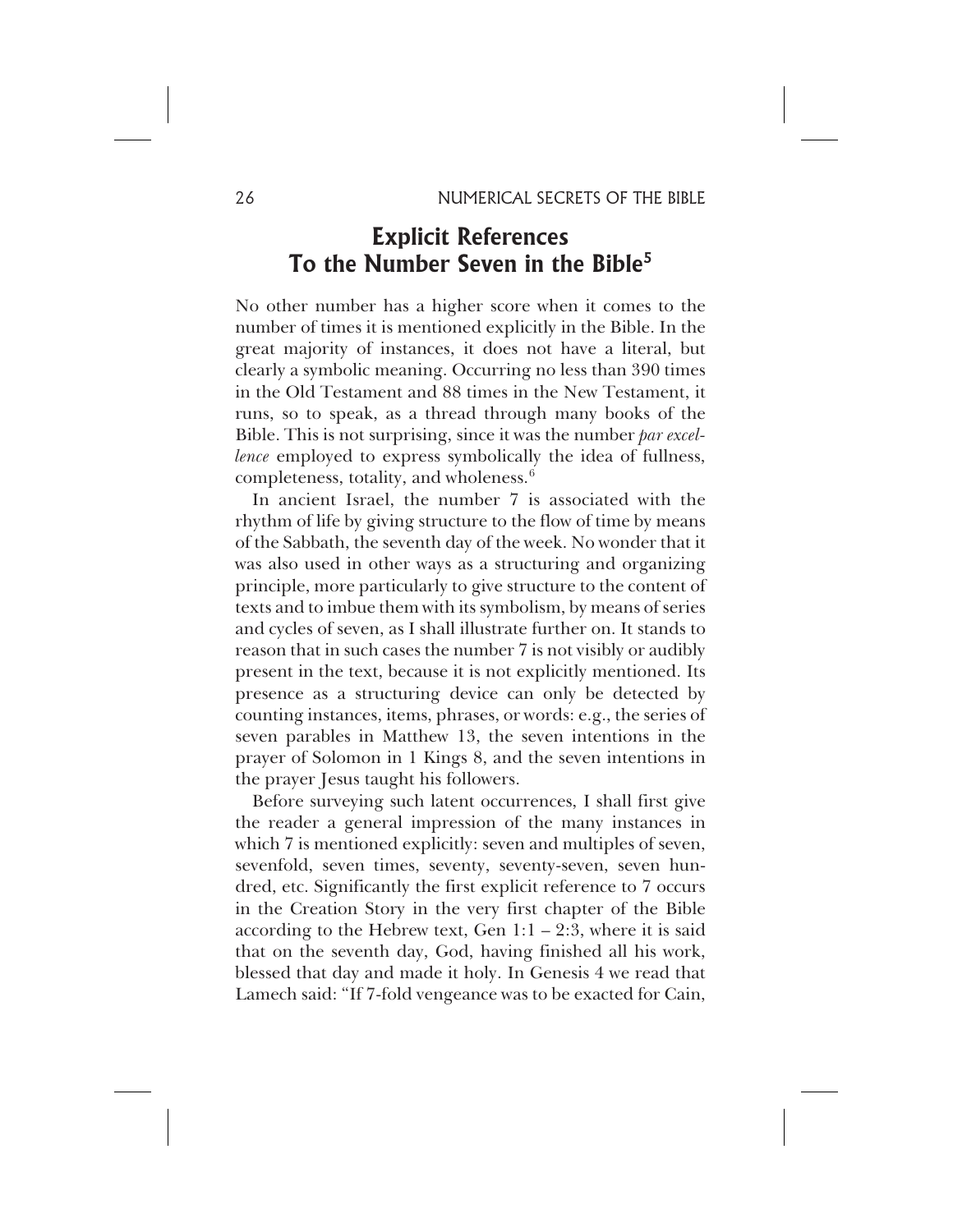for Lamech it would be 77-fold." In Leviticus 26, it is said no less than four times that God would punish his disobedient people "7 times over" for their sins (verses 18, 21, 24, and 28). The 7-fold vengeance reminds us not only of what is said in Ps 79:12, "Turn back 7-fold on their own heads, Lord, the contempt our neighbors pour on you," but also of Jesus' injunction: "If your brother does wrong, reprove him; and if he repents, forgive him. Even if he wrongs you 7 times in a day and comes back to you 7 times saying "I am sorry," you are to forgive him" (Luke 17:3–4). According to Matt 18:21–22, when Peter asked Jesus whether one should forgive 7 times, he said: "I do not say 7 times but 70 times 7."

In the story of the flood in Genesis 7, God commanded Noah to take with him in the ark 7 pairs "of every kind of clean animal" (7:2), and 7 pairs "of every kind of bird" (7:3). God said that in 7 days time he would send rain on the earth for 40 days and 40 nights. The ark grounded on the mountains of Ararat on the seventeenth day of the seventh month; and Noah, having sent out a dove that returned, waited 7 days more and again sent out the dove.

In the story of Jacob and Esau we are told in Genesis 33 that Jacob bowed low to the ground 7 times as he approached his brother Esau. The author of Psalm 119 declares that he praises God 7 times each day (verse 164). In Psalm 12, refined gold is called "gold purified 7 times over." In the story of Daniel, in chapter 3, it is said that King Nebuchadnezzar ordered that the furnace had to be heated to 7 times its usual heat. In Joshua 6, we are told that 7 priests carrying 7 trumpets had to go before the ark when the Israelites marched round the city of Jericho, and that they had to march round the city 7 times on the seventh day. In Prov 24:16, it is said of an upright person: "Though he may fall 7 times, he is soon up again."

There are many instances of 7 as a span of time. According to 1 Kings 6, Solomon built the temple in 7 years. In Daniel 4, we read that Nebuchadnezzar was told three times that "7 times" would pass over him. Of Ezekiel it is said that after he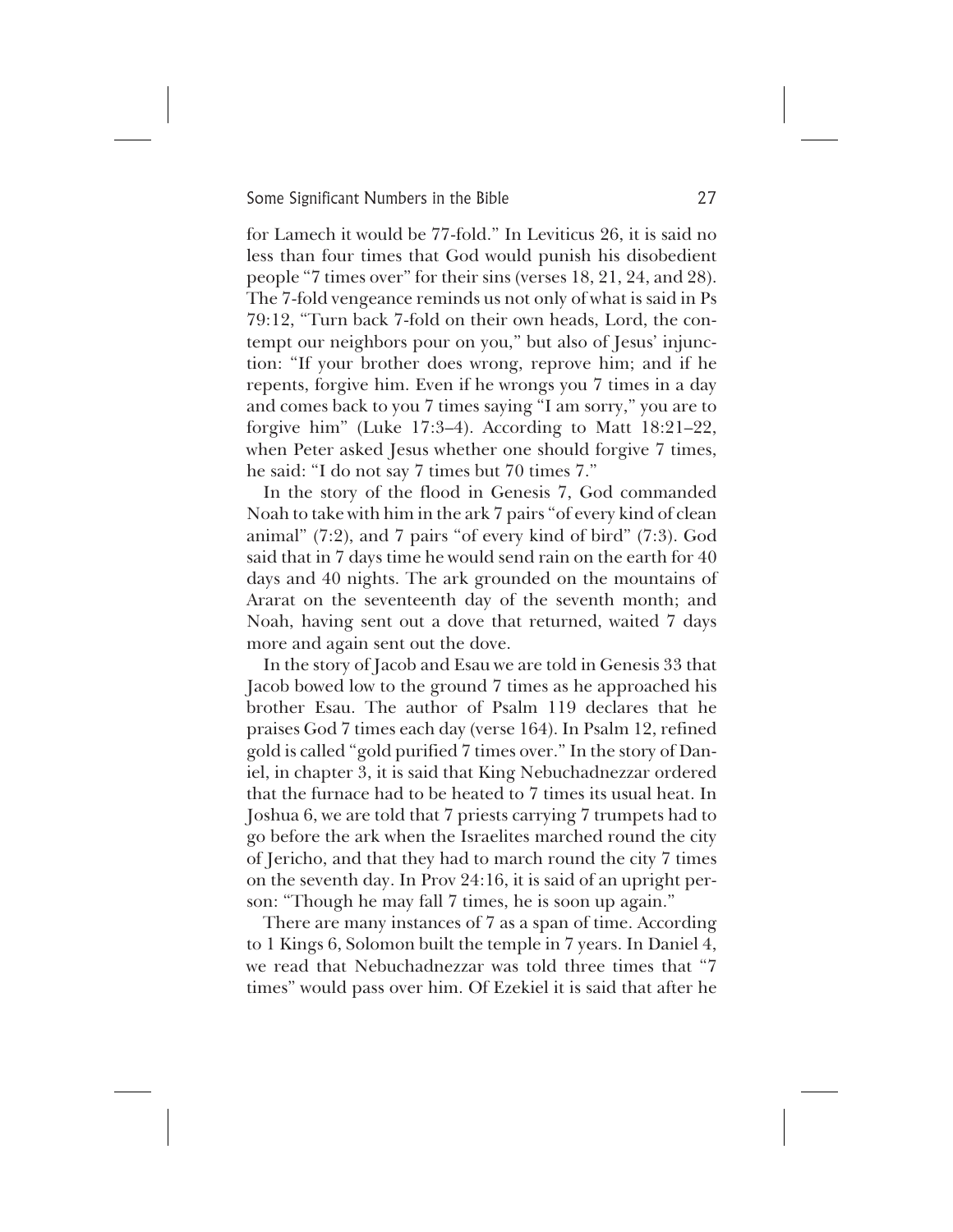arrived among the exiles he stayed with them for 7 days in a state of consternation. The great famine during Elisha's life lasted 7 years (2 Kings 4). In 2 Samuel 10, it is said that after he was anointed king, Saul had to wait 7 days for further orders. Certain impurities were supposed to last for 7 days (Lev 15:19 and 28; Num 19:11, 14 and 16). A marriage feast as well as the Feast of the Unleavened Bread and the Feast of Tabernacles lasted 7 days. Passover was celebrated in the seventh month and the Feast of Weeks 7 weeks later. The Year of Jubilee, according to Leviticus 25, was celebrated after 49  $(=7\times7)$  years, in the fiftieth year.

The number 7 expressed symbolically the idea of abundance, profuseness, and completeness, especially in regard to having many children. Job had 7 sons and 3 daughters which brings to mind Solomon's 700 wives and 300 concubines (1 Kings 11:3). Having 7 children means fecundity, as in the case of Leah (Genesis 30). In similar manner, we read in the Song of Hannah in 1 Samuel 2:5, "The barren woman bears 7 children." And Jeremiah refers to "the mother of 7 sons," i.e. a very strong woman, who sank into despair on the day of judgement. Having 7 sons was supposed to be something very special: Ruth was said to "have proved to be better than 7 sons" to her mother-in-law Naomi (4:15).

In Genesis 46 and Exodus 1, we are told that Jacob had 70 descendants in Egypt. This reminds us of the fact that in ancient Israel and in Judaism it was thought that there were 70 nations. In Numbers 11, it is said that the spirit of the Lord was conferred on 70 of Israel's elders, and in Luke 10:1 that Jesus sent 70 disciples ahead of him. And didn't God leave 7000 in Israel who have not bowed the knee to Baal (see 1 Kgs 19:18 and Rom 11:4)?

According to Deuteronomy 7, the Israelites were confronted with 7 nations, of whom it is said in Acts 13:19 that God overthrew them. In Deut 28:7, we read that it would be a blessing for the Israelites if their enemies would come by one way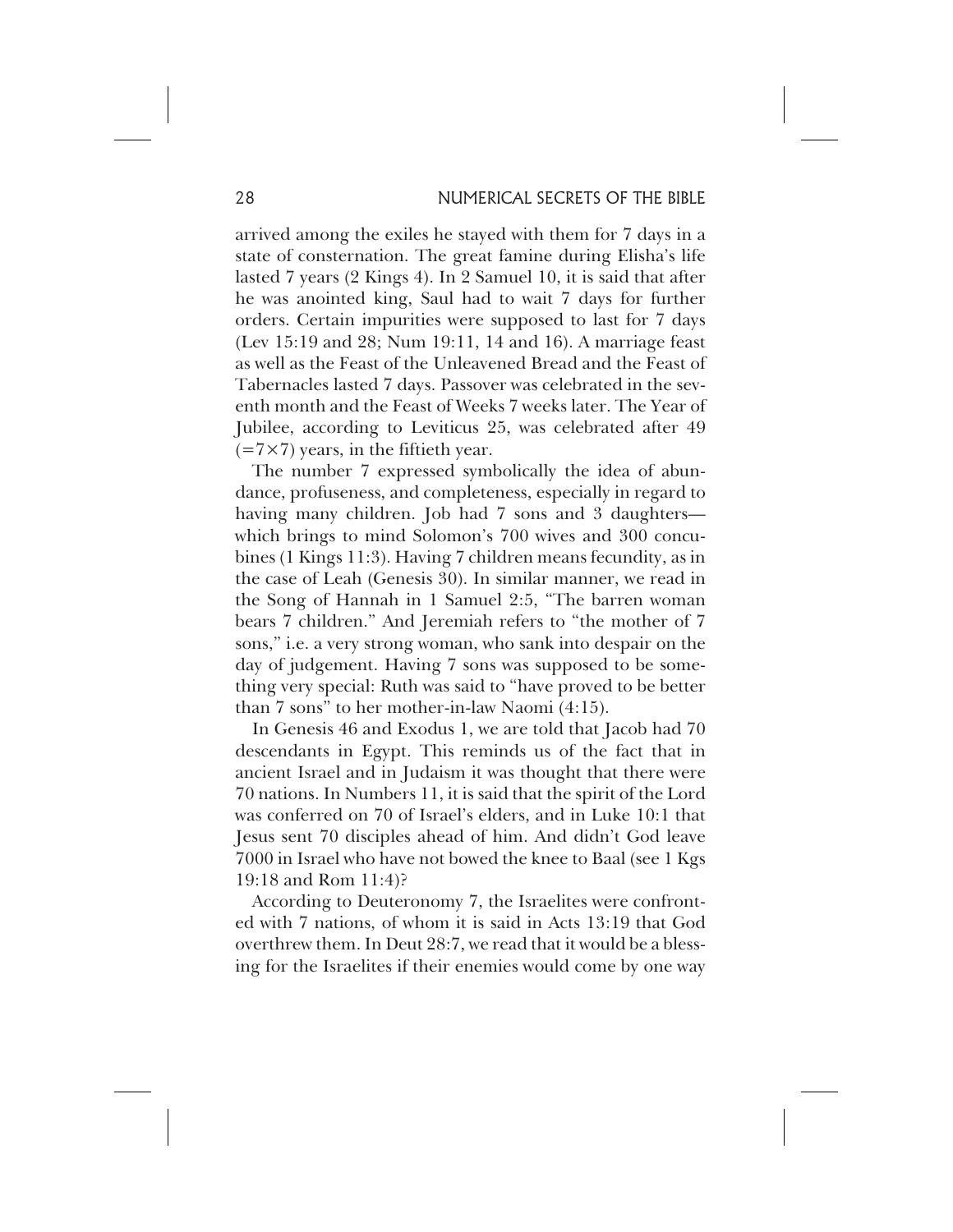towards them but flee from them by 7 ways—compare verse 25, where the same image is used with regard to Israel.

The number 7, in connection with gifts and sacrifices, frequently expresses the idea of abundance. Abraham reserved 7 lambs for Abimelech as a testimony that he had dug a certain well (Gen 21:28––29). Job's three friends had to bring 7 bulls and 7 rams as a whole-offering for themselves (Job 42:8) and Balak had to build 7 altars for Balaam and prepare 7 bulls and 7 rams (Num 23:1). According to 2 Chr 29:21, 7 bulls, 7 rams, and 7 lambs were brought as a whole-offering and 7 hegoats as a purification offering. The blood of an offering and anointing oil could be sprinkled 7 times (Lev 4:6 and 8:11).

In many other instances, 7 expresses the idea of fullness and abundance. There were 7 years of bumper harvests and 7 years of famine in Egypt, symbolically represented in Pharaoh's dream by the 7 lean and 7 gaunt cows and the 7 ears of full, ripe grain and the 7 blighted, thin ears. Samson is said to have been bound with 7 fresh bowstrings and to have had 7 locks of hair (Judges 16). In Isa 4:1, the prophet refers to 7 women who would cling to one man to be enabled to bear his name. In 1 Kings 18, we read that Elijah's servant had to go and look toward the west 7 times for signs of rain and that he saw a cloud the seventh time. We are told that after Elisha revived the child of the Shunammite woman from apparent death, the boy sneezed 7 times and opened his eyes (2 Kgs 4:35). And we read that Naaman was ordered by Elisha to go and wash 7 times in the Jordan to be cured from his illness (2 Kgs 5:10)?

The house of Wisdom was supposed to have been built on 7 pillars (Prov 9:1). There are 7 steps in the approach to the new temple envisaged by Ezekiel (40:22). The golden lampstand with its six branches had 7 lamps (Exod 25:37; Num 8:1); and the lampstand the prophet saw in a vision had 7 lamps and 7 pipes (Zech 4:2). The stone set before Joshua had 7 facets (3:9) representing "the eyes of the Lord which range over the whole earth" (4:10). This brings back to memory the vision in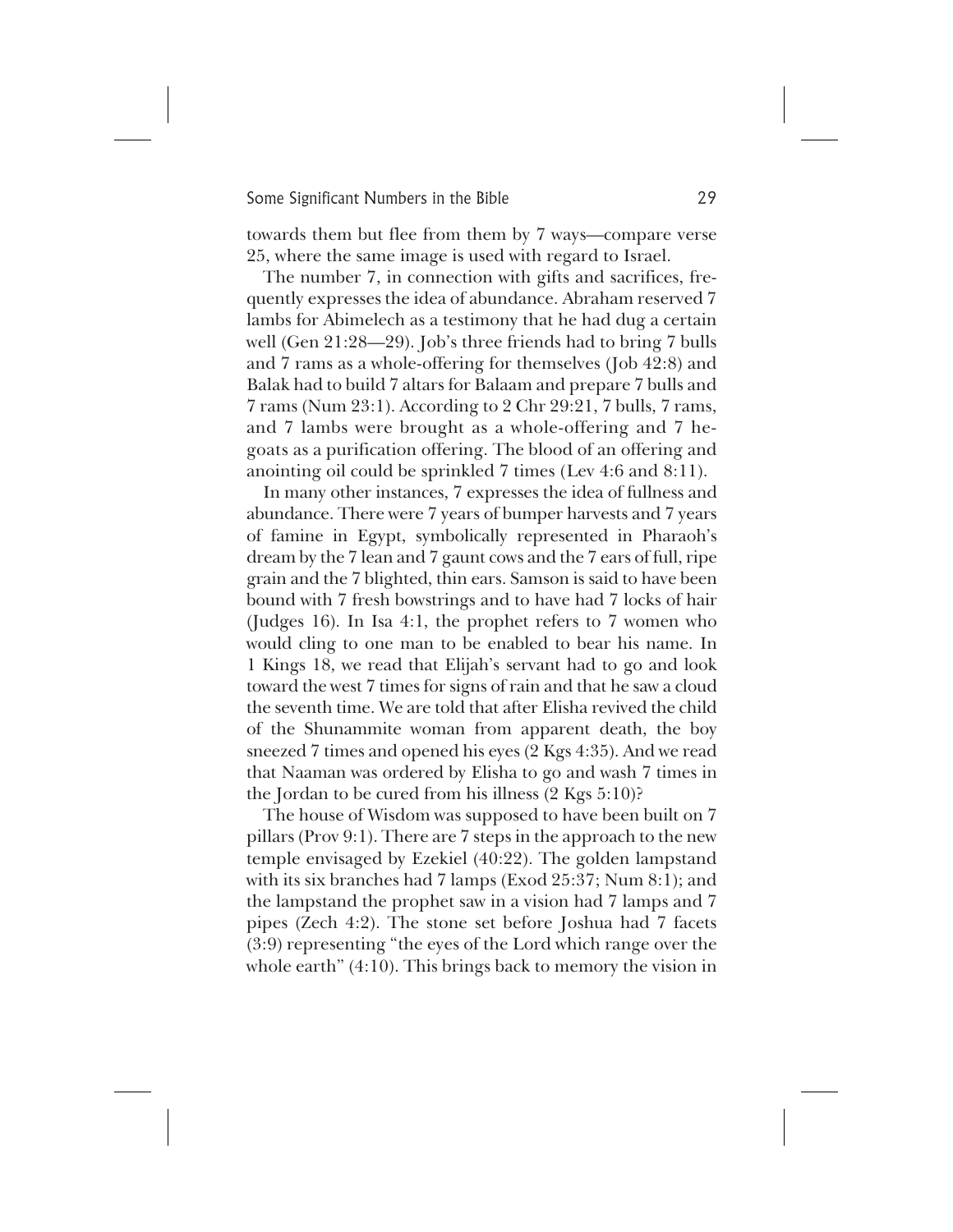Rev 5:6 about the lamb with 7 horns and 7 eyes, the eyes representing "the 7 spirits of God sent to every part of the world."

We find the predilection for the number 7 in the New Testament as well as the Old Testament. In addition to the examples already cited, I would remind the reader of the following instances. In Luke 2, it is said of the old prophetess that she had been married for 7 years (i.e., a complete number of years) and lived alone as a widow to the age of 84 (7 cycles of 12 years). According to the Gospel of Mark (8:6) Jesus fed a crowd with 7 loaves of bread; this miracle was preceded, however, by a previous feeding where Jesus also used 7 items: 5 loaves and 2 fish (6:38). In both cases, 7 seems to express both the totality of what was available and the idea of sufficiency and abundance. It is no coincidence that 7 evil spirits were driven from Mary of Magdala. On another occasion, Jesus spoke about an evil spirit that comes out of a person and comes back with 7 others to settle there again (Matt 12:43–45). And in their discussion with Jesus about the resurrection, the Sadducees referred to the case involving 7 brothers who were married in succession to the same woman (Matt 22:23–28). Acts 6 tells about the appointment of 7 men of good repute to serve the church. Since I had to learn such names by heart in my childhood, I can still reproduce their names: Stephen, Philip, Prochorus, Nicanor, Timon, Parmenas and Nicolas.

The New Testament passage about these 7 men, of whom it is said that they were "full of the Spirit and of wisdom," reminds us of the messianic prophecy in Isaiah 11, where it is said of the Messiah: "On him the Spirit of the Lord will rest: a spirit of wisdom . . ." The Messiah was obviously the archetype Luke had in mind when he wrote about the seven men "full of the Spirit and of wisdom." These words bring us back to the Old Testament, where we are now going to look for instances of the hidden presence of the number 7 in the text.

Let us now have a closer look at the Isaiah passage. Utilizing our ability to count, we discover some interesting features of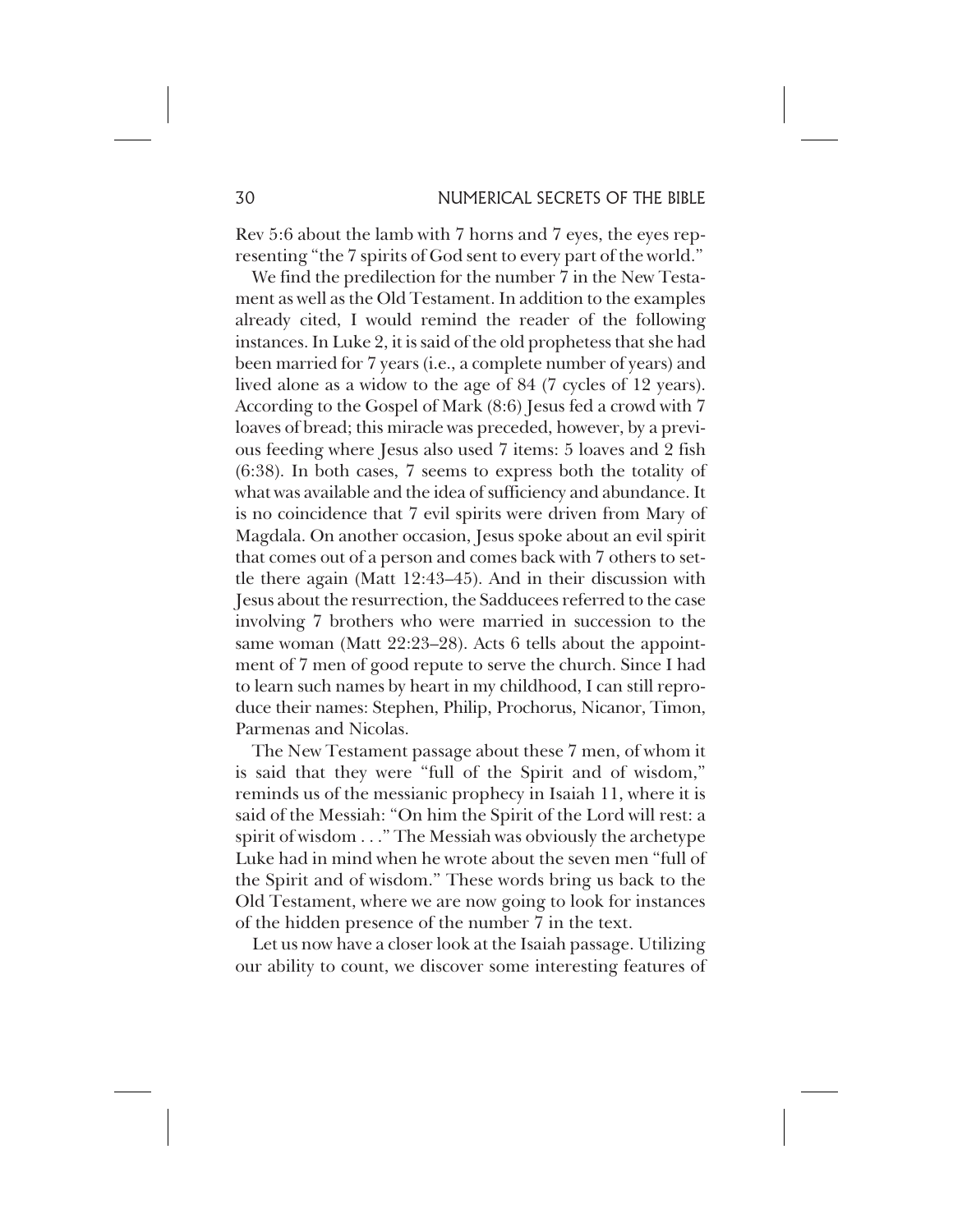the text we have not noticed before: more particularly the striking structural function of the number 7.

## **The Hidden Presence of the Number Seven In the Old Testament**

As some commentators have already observed—however, without closer investigation and without drawing any conclusions exactly 7 qualifications have been attributed to the Spirit that rested on the Messiah. Let us number them:

the Spirit of *the Lord* (1), a Spirit of *wisdom* (2) and *understanding* (3), a Spirit of **counsel** (4) and *power* (5), a Spirit of *knowledge* (6) and *fear of the Lord* (7).

What was not noticed is that the text is phrased in such a way that the word "Spirit" occurs 4 times. This could be shrugged off as mere coincidence, were it not that there are many instances in the Old Testament of the use of 4, the number expressing extensiveness (L. A. Snijders), in combination with 7, the number of abundance, wholeness and fullness, especially in the pattern  $7+4 = 11$  (see chapter 4 below).

Scrutinizing the text further and registering its other features, we find that no less than three additional series of 7 emerge, which have not been noticed before, so far as I know. The first series of seven can be detected in the feats ascribed to the Messiah (verses 3–4):

1. his delight is in the fear of the Lord,

2. he does not judge by outward appearance,

3. he does not decide a case on hearsay,

**4. he judges the poor with justice,**

5. he defends the humble in the land with equity,

6. his verdict strikes the ruthless like a rod,

7. with his word he slays the wicked.

The reason why the fourth deed has been printed in bold type is to draw attention to the fact that it appears in the mathematical center of the series, a position that gives it pride of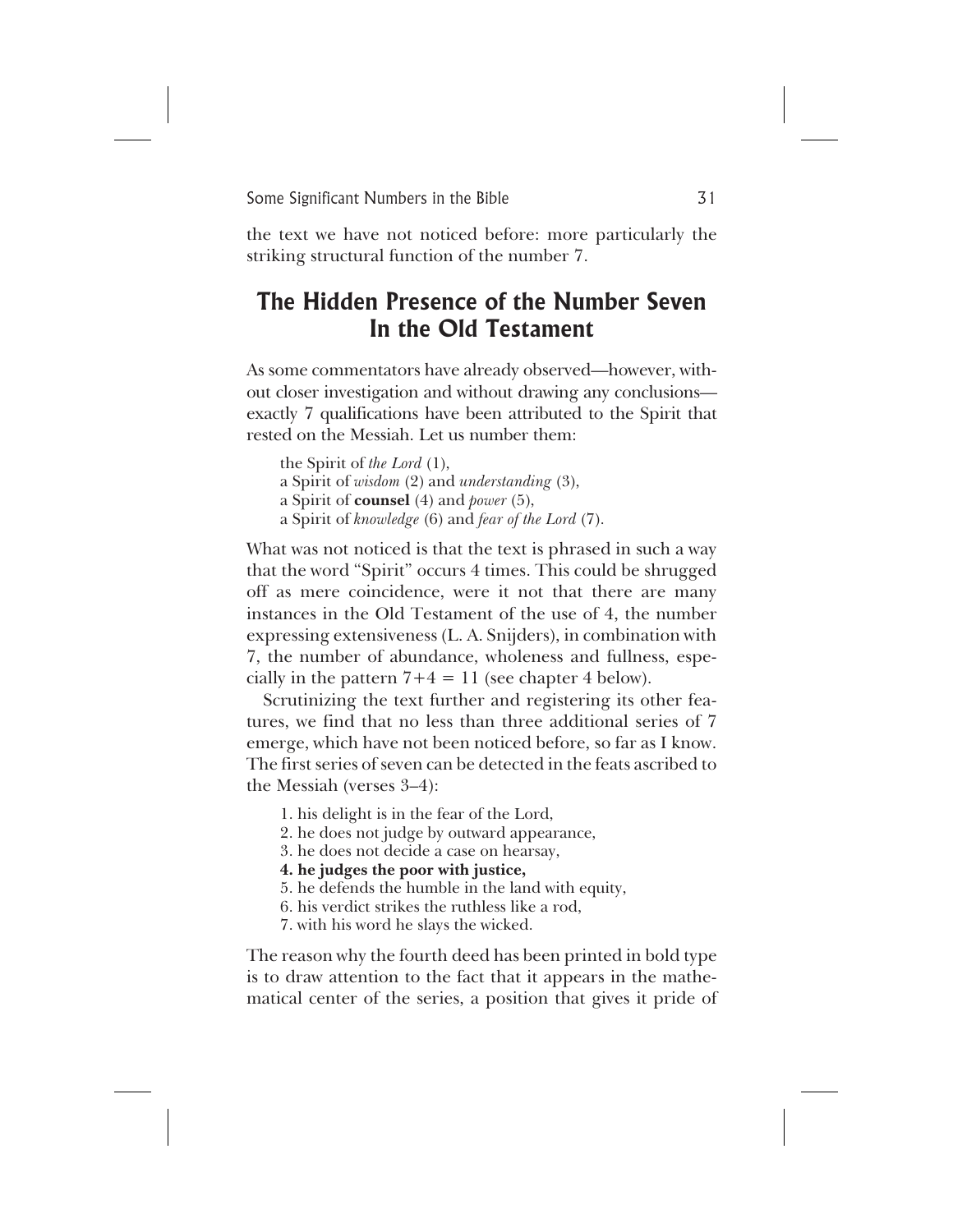place and therefore special emphasis—a compositional technique we discussed above in chapter 1. In light of the paramount importance of justice in the Kingdom of God and in the Messianic era, it does not surprise us that the Messiah's rule of justice receives special emphasis by its center position. This emphasis is underlined by what is said in the concluding remark (verse 5): "Righteousness shall be the girdle of his waist and faithfulness the girdle of his loins."<sup>7</sup>

In the next passage, verses 6–10, dealing with a description of the paradisiacal situation to be expected in the messianic era, we detect two series of 7 references to animals. The first series comprises 7 different kinds of animals:

1. the wolf, 2. the lamb, 3. the leopard

**4. the kid**

5. the calf, 6. the young lion, 7. the fatling (cattle).<sup>8</sup>

The series is concluded with the remark, "and a little child shall lead them." Verses 7–8 contain another series of 7 references to animals:

1. the cow, 2. the bear, 3. their young **4. the lion** 5. the ox, 6. the cobra, 7. the viper.

The survey shows that there are no less than 4 series of 7 items hidden in the text, which suggests that the combination of 4 and 7 found in verse 2 (the 4 instances of the Spirit) is a feature in the rest of the text as well. The author of this literary gem employed the symbolic numbers 4 and 7 not only to organize the text, but especially to deepen it, imbuing it with a symbolic connotation proclaiming the fullness, completeness, and extensiveness of the Messianic era. Its fullness would extend to the four quarters of the earth!

This passage from the book of Isaiah can be considered an illustrious example demonstrating the use of counting as a compositional technique. Whoever wants to believe that what has been revealed by our investigation rests on mere coincidence, may for my part continue doing so. However, it should be realized that by turning a blind eye to the numerical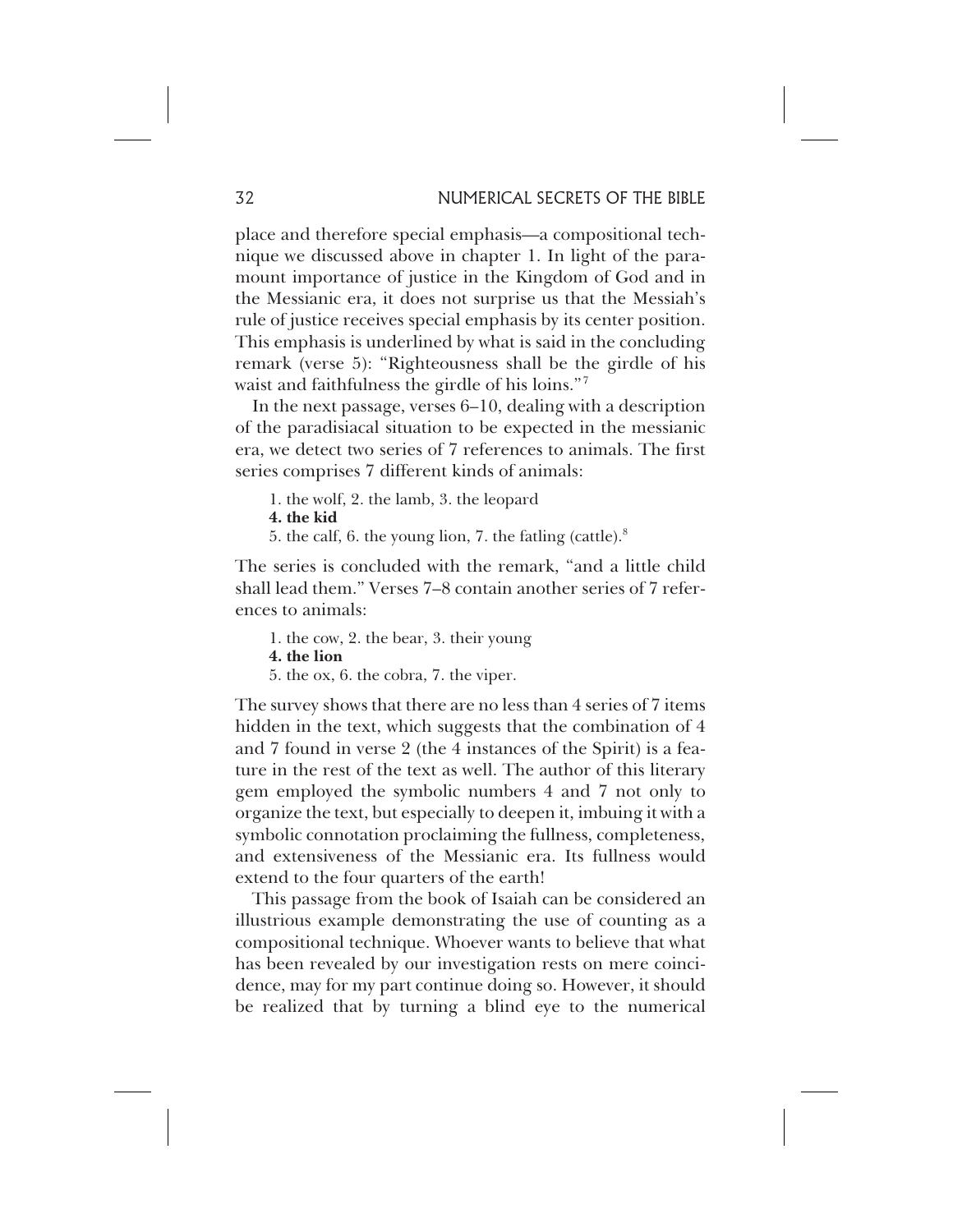aspects of the text, one not only fails to notice an essential feature of the text, but also slights the author who has produced such a beautiful work of art. A text with such features simply cannot have been written off the cuff. It was carefully composed, and in such a way that the structural numbers do not disturb the even flow of the text. We can only become aware of the presence of such numbers in a text by counting items such as key words, key phrases, stereotyped formulas, and enumeration. Let us survey some instances in the New Testament.

### **Examples from the Four Gospels**

The number 7 regulates both genealogies of Jesus in the Gospels. According to Matt 1:1–17 there were forty-two generations from the time of Abraham to the birth of Jesus. This period of time is divided into three spans of 14  $(2\times7)$  generations, showing that the structure of Matthew's genealogy of Jesus is governed by this number. This is explicitly stated in 1:17, "There were thus 14 generations in all from Abraham to David, 14 from David to the deportation to Babylon, and 14 from the deportation until the Messiah." This structure was achieved by omitting some names in the list of the descendants of David in 1 Chronicles 3. The reason why this particular number was used to give structure to the genealogy is in the first place to imbue the text with the symbolic meaning of  $14 = 2 \times 7$ , the double number of fullness. Matthew obviously wanted to express what Paul called "the fullness of time" in Gal 4:4, the conviction that the time of the Messiah had fully come. But there is more to it.

Since the name of David clearly forms a pivotal point in the genealogy, it is reasonable to expect that the author would emphasize the Davidic line of descent of the Messiah. He did this by employing the numerical value of the name David (Hebrew **DU**),  $14$  ( $T=4$ ) + ( $T=6$ ) + ( $T=4$ ) to give structure to the genealogy.<sup>9</sup>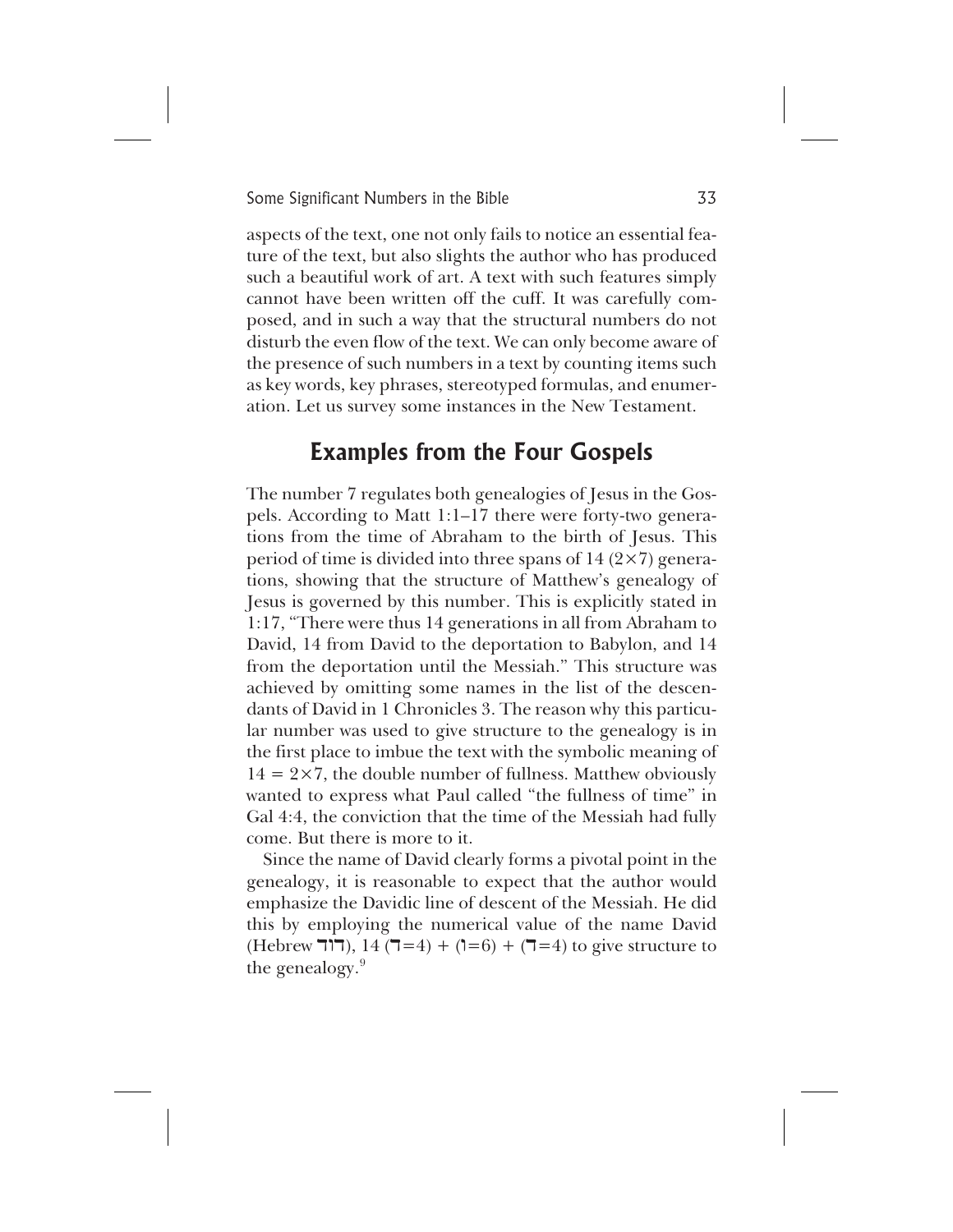The purpose of Matthew's version of the genealogy is to show that Jesus descends from Abraham through the royal line of David, not only as "son of David" but also as "son of Abraham." This is explicitly stated in the heading: "The genealogy of Jesus Christ, *son of David*, *son of Abraham*." Whereas Matthew used the structuring number 14 to underscore Jesus' descent from David, he employed another numerical technique in order to underline Jesus' qualification as the son of Abraham: the number 41, the numerical value of the five Hebrew letters of the name Abraham  $[(\mathbf{N}=1) + (\mathbf{D}=2) + (\mathbf{D}=20)]$  $+$  ( $\pi$ =5) + ( $\Delta$ =13) = 41].

In Matthew's view, there are 42 generations from Abraham to Jesus. Since Jesus was a member of the forty-second generation, there ought to be 41 progenitors. However, when I counted the names of the factual progenitors, the biological forefathers of Jesus, from Abraham through David and Jeconiah to Joseph, I found that they amount to only  $40(14 +$  $13 + 13$ ), since Jeconiah's name is used twice to get 42 generations. This is rather problematic: where is the forty-first progenitor? The solution might be to add the Holy Spirit, the Spiritual Father of Jesus, between Joseph and Jesus as the forty-first "Begetter," as suggested to me by Duane Christensen in a private communication. It seems as if Matthew has intended to mention only 40 biological progenitors in order to draw attention to the missing forty-first Begetter, the Holy Spirit, upon whose role he elaborates in 1:18–25.

The genealogy of Jesus in the Gospel of Luke (chapter 3), with its 77 names, is regulated throughout by the symbolic number 7. From Jesus, son of Joseph, a genealogical line is followed back to Adam, son of God, in such a way, so it seems, that a number of important names appear in every seventh place, e.g. two Josephs, David, Abraham, Enoch, and Adam. These 11 names are: Joseph, son of Jannai (not Jesus' father, Joseph, son of Heli); Matthathias; Shealtiel; Joshua; Joseph, son of Jonam; David; Admin; Abraham; Shela; Enoch and Adam. The purpose of the Lucan genealogy is clearly to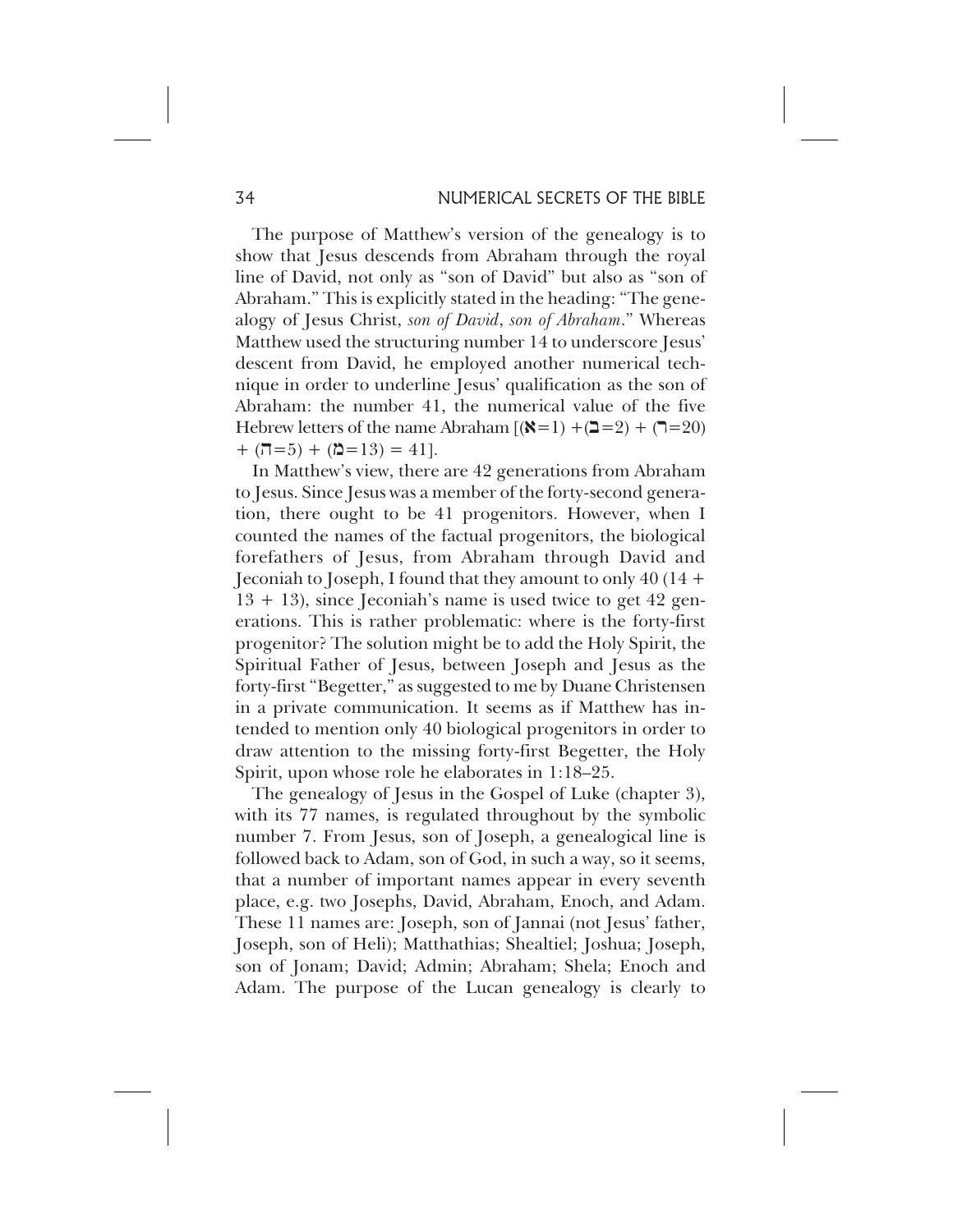demonstrate that Jesus is "son of God" through famous ancestors such as David, Abraham, Enoch and Adam.

The number of generations from Adam to Jesus amount to 77. This significant number was chosen primarily because of its symbolical value, being the product of 7 and 11, the numbers expressing fullness and fulfillment respectively. The latent numerical message seems to be the fulfillment of the fullness of the Messianic era.

It is interesting to note, moreover, that 77 happens to represent the numerical value of the initial letters of the five Greek words Iesous, CHristos, THeou HUios, Soter, meaning "Jesus, Messiah, God's son, Savior"  $(9+22+8+20+18 = 77)$ . These five letters together form the Greek word ICHTHUS, "Fish." As we know, the fish was an important early symbol of Christianity. It cannot be excluded that the author of this genealogy was familiar with this and that the numerical value of "fish" played a role when he chose the number 77. It is worthwhile noting that the reference to God brings the total number of names up to 78  $(3\times26)$ .

Let us survey other instances of a hidden series of 7. In Luke 2:25–26 exactly 7 things are said of Simeon who witnessed the presentation of the child Jesus in the temple:

- 1. he was upright, 2. he was devout, 3. he waited for the restoration of Israel
- **4. the Holy Spirit was upon him,**
- 5. the Holy Spirit had revealed to him, 6. that he would not see death, 7. until he had seen the Lord's Messiah.

The central position of the fourth attribute of Simeon in the text shows that his most crucial trait is that the Holy Spirit was upon him, which enabled him to pronounce his prophecy about Jesus as the Messiah.

As we have noted above, the prayer Jesus taught his followers contains seven petitions: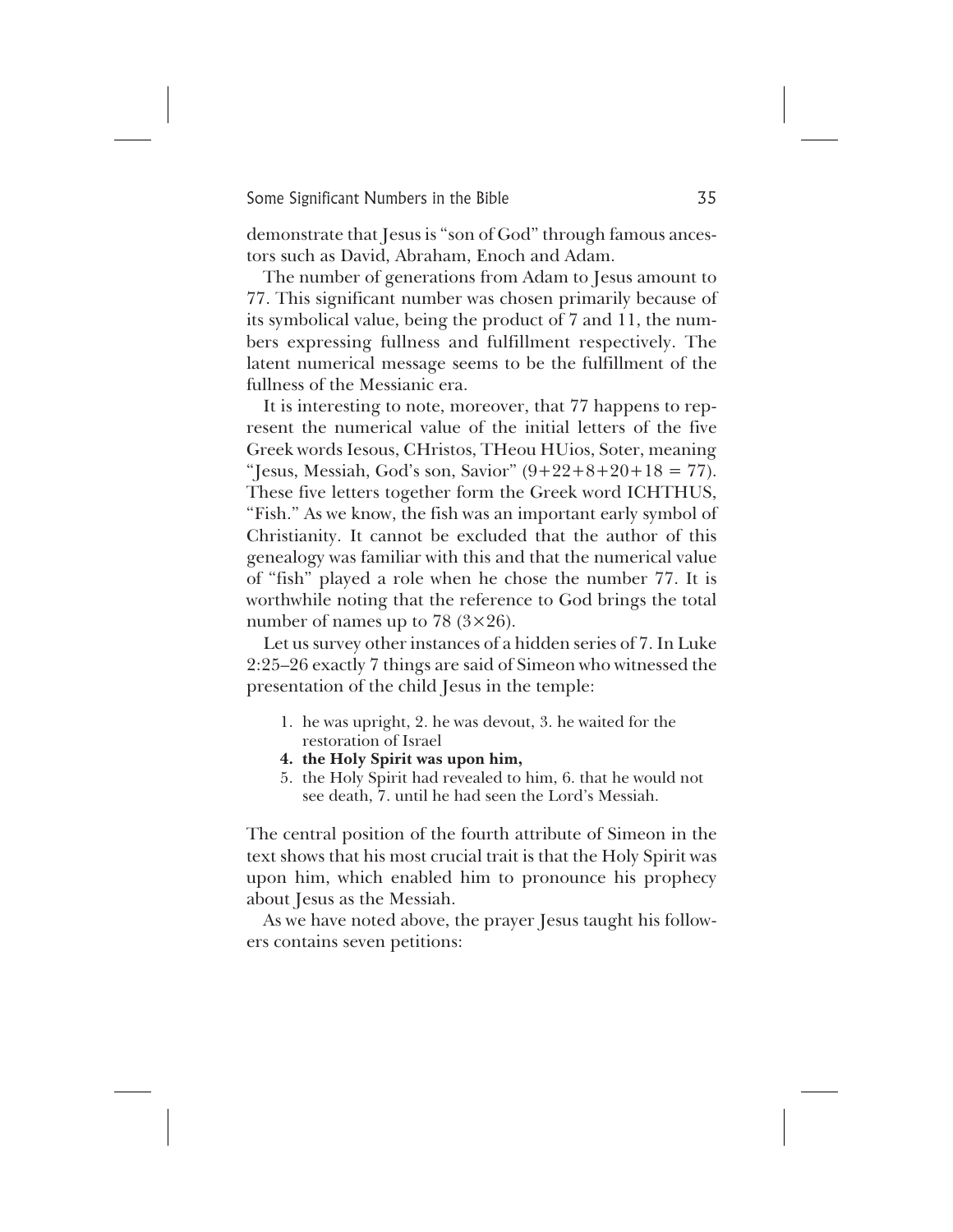- 1. may your name be hallowed, 2. your kingdom come, 3. your will be done . . .
- **4. give us today our daily bread,**
- 5. forgive us our sins . . . 6. do not put us to the test, 7. save us from evil.

A most striking feature in this prayer is that whereas the verbs in the first three petitions have the third person form, there is a change at the fourth request, which is phrased in the second person, a form that is retained throughout the rest of the prayer. The change of person gives the fourth intention of the prayer special emphasis, in the same way we noted above in Psalm 23 with regard to the words "for you are with me," where the second person appears suddenly in a third person context. Moreover, the fourth petition concerning our daily bread stands in pride of place: in the mathematical center of the series.

This petition occupies center position even in the shorter version of the prayer in the Gospel of Luke (11:2–4), which has *five* requests:

- 1. may your name be hallowed, 2. your kingdom come,
- **3. give us today our daily bread,**
- 4. and forgive us the wrong we have done . . . 5. do not put us to the test.

What is most significant in Luke's version is that the prayer is followed by a parable in which bread and fish feature prominently (verses 5–12)! Both versions of the prayer attest to the paramount importance of food.

It goes without saying that our daily bread is of crucial importance to our very existence, in accordance with the fact that Jesus himself attached great significance to eating and drinking as witnessed by the Gospels. This is in line with the Old Testament view of the importance of vegetation as the source for sustenance: in the seven acts of creation in Genesis 1 the creation of vegetation occupies the fourth, central position (see below in chapter 4 under "The Primeval History in Genesis 1–11"). Moreover, it is underscored by the arrangement of the seven good qualities of the land of Canaan in the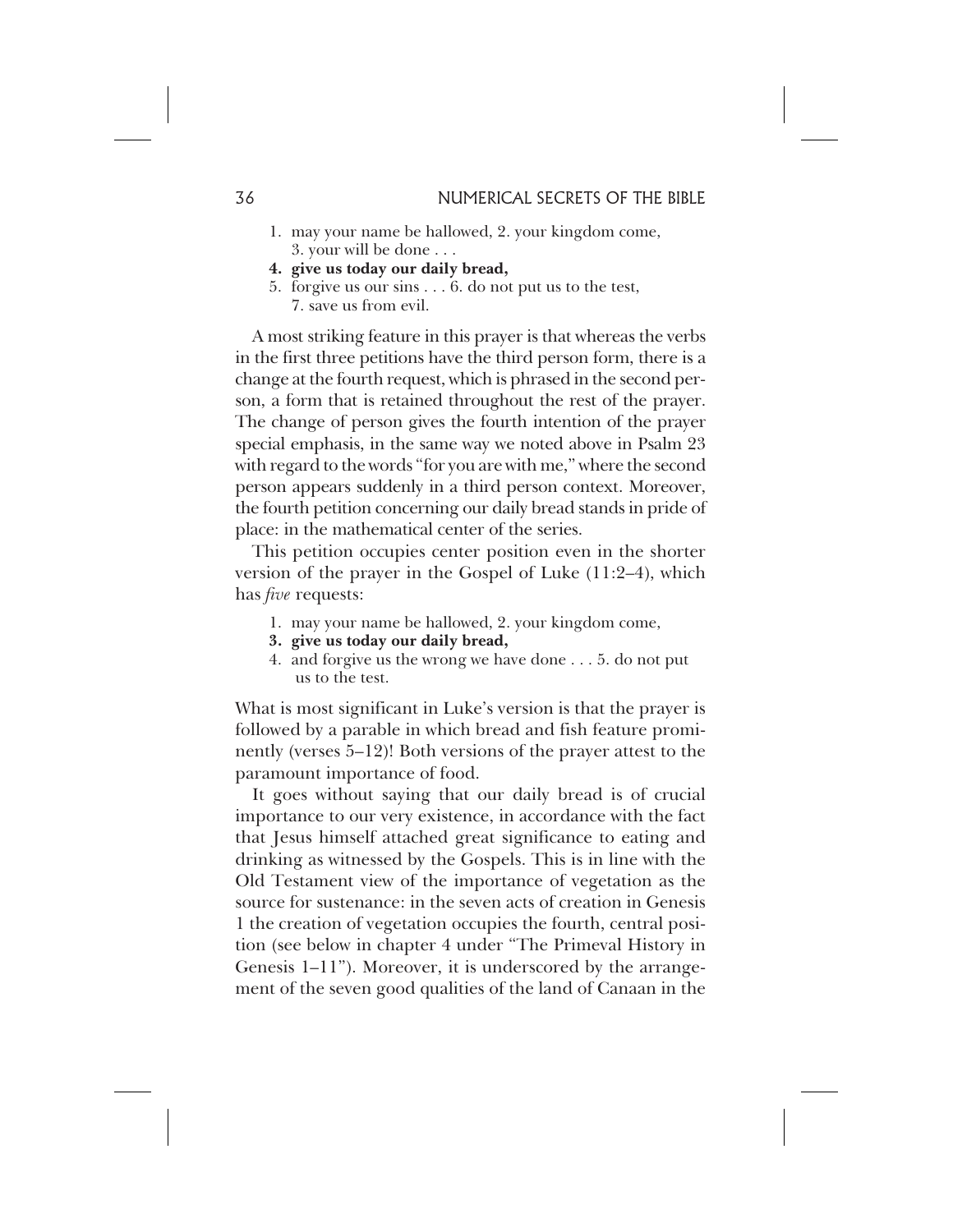famous "Song of Praise for the Good Land" in Deut 8:7–10. It is a land:

- 1. with streams, 2. springs,
- 3. underground waters,
- **4. in which you will eat food without scarcity,**
- 5. in which you will lack nothing,
- 6. whose stones are iron, and 7. in which you will mine copper.<sup>10</sup>

The apostle Paul was aware of the emphasizing function of the center position, for in my opinion, it is not a matter of mere coincidence that he placed hunger at the center when he wrote about the 7 things that cannot separate us from the love of Christ (Rom 8:35):

- 1. affliction, 2. hardship, 3. persecution,
- **4. hunger,**
- 5. nakedness, 6. danger, 7. sword.

The paramount importance of bread is also stressed in the series of 7 Parables in Matthew 13, where the parable about leaven stands in central position:

- 1. the sower, 2. the good seed and the weeds, 3. the grain of mustard,
- **4. leaven,**
- 5. the hidden treasure, 6. the merchant, 7. the net cast in sea.

To crown it all, in the series of 7 "signs" attributed to Jesus in the Gospel of John, his miraculous feeding of the crowd occupies the center position. The eighth "sign" (21:1-14) clearly stands apart, being of a different order, and may be regarded as a super additum  $(8=7+1)$ . The seven coherent "signs" are:

- 1. changing water into wine (2:1–11);
- 2. healing the son of an officer (4:46–54);
- 3. healing the man who had been crippled for 38 years  $(5:1–18);$
- **4. feeding the crowd** (6:1–15—in this context Jesus refers to the "bread of life!");
- 5. walking on the sea (6:16–21);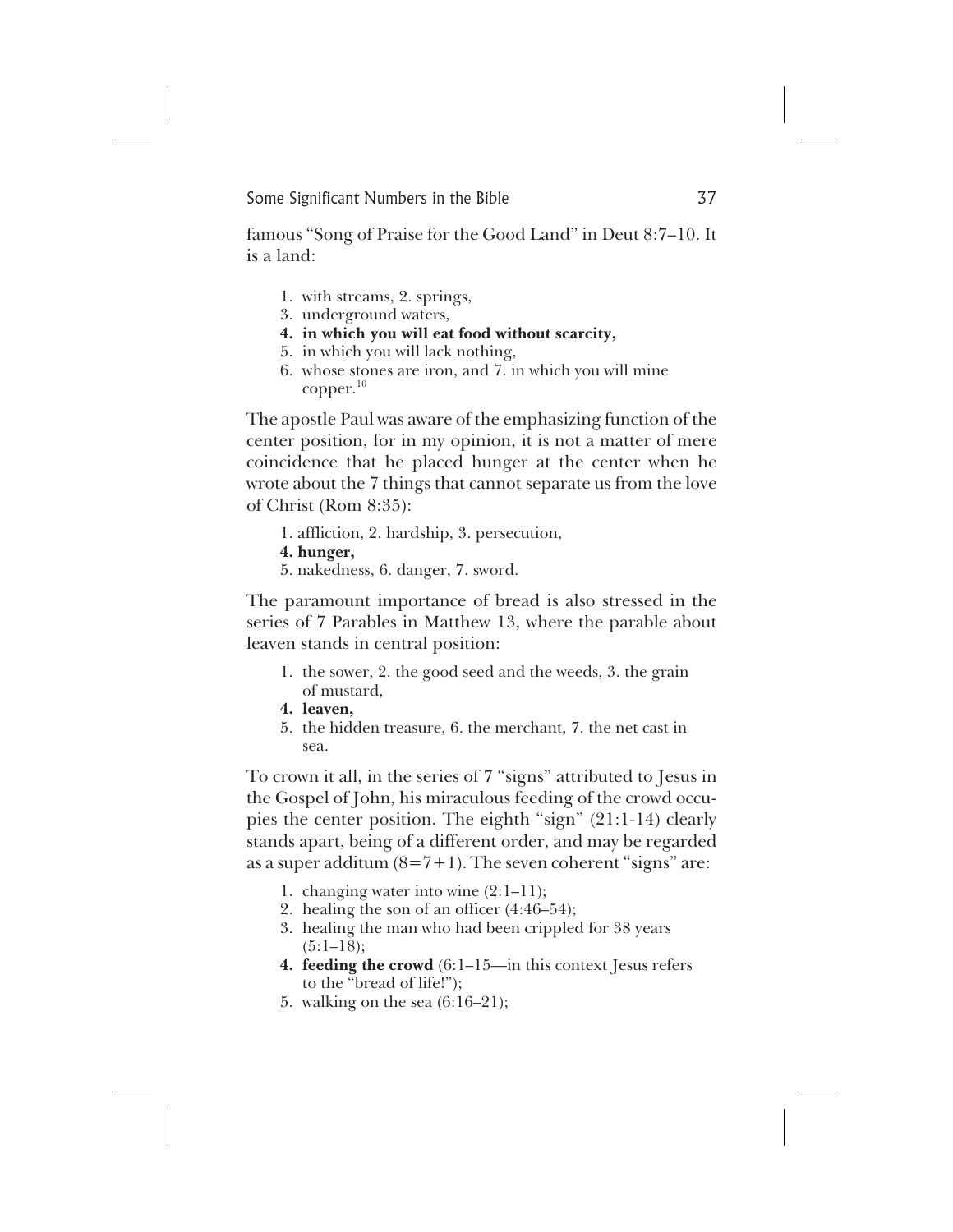- 6. healing a man who had been blind from birth (9:1–16);
- 7. raising Lazarus from the dead (11:1–46).

Let me conclude by mentioning a few more examples of conspicuous series of seven. In Matthew 5, the stereotyped formula "I say to you," used in the mouth of Jesus, occurs 7 times (verses 20, 22, 28, 32, 34, 39 and 44).<sup>11</sup> In Matthew 23 we find 7 woe-utterances introduced by the stereotyped phrase "Woe to you, scribes and Pharisees" (verses 13, 14, 15, 23, 25, 27 and 29).12 The Gospel of John contains 7 "I am"-utterances by Jesus specifying his mission by means of impressive metaphors:

- 1. I am the bread of life (6:35);
- 2. I am the light of the world (8:12);
- 3. I am the door of the sheepfold (10:7);
- **4. I am the good shepherd (10:11);**
- 5. I am the resurrection and the life (11:25);
- 6. I am the way, the truth and the life (14:6);
- 7. I am the true vine (15:1).

The four Gospels attribute altogether 7 utterances to Jesus on the cross, with the cry of distress, "My God, my God, why have you forsaken me?," in fourth place.

# **More Examples from other Books Of the New Testament**

In addition to the series of 7 things Paul refers to in Romans 8, cited above, he also lists 7 gifts of the Holy Spirit  $(12.6-8)$ :<sup>13</sup>

- 1. to prophecy, 2. to serve, 3. to teach,
- **4. to counsel,**
- 5. to give generously, 6. to lead with enthusiasm, 7. to help cheerfully.

The Letter of James (3:13–18) refers to "wisdom that does not come from above" and "wisdom that comes from above." Both have 7 qualities, in accordance with the fact that the House of Wisdom has 7 pillars (Proverbs 9). The first kind is qualified as follows:

- 1. it is earth-bound, 2. sensual, 3. demonic;
- **4. where jealousy** and
- 5. rivalry exist, 6. there is disorder and 7. the practice of every kind of evil.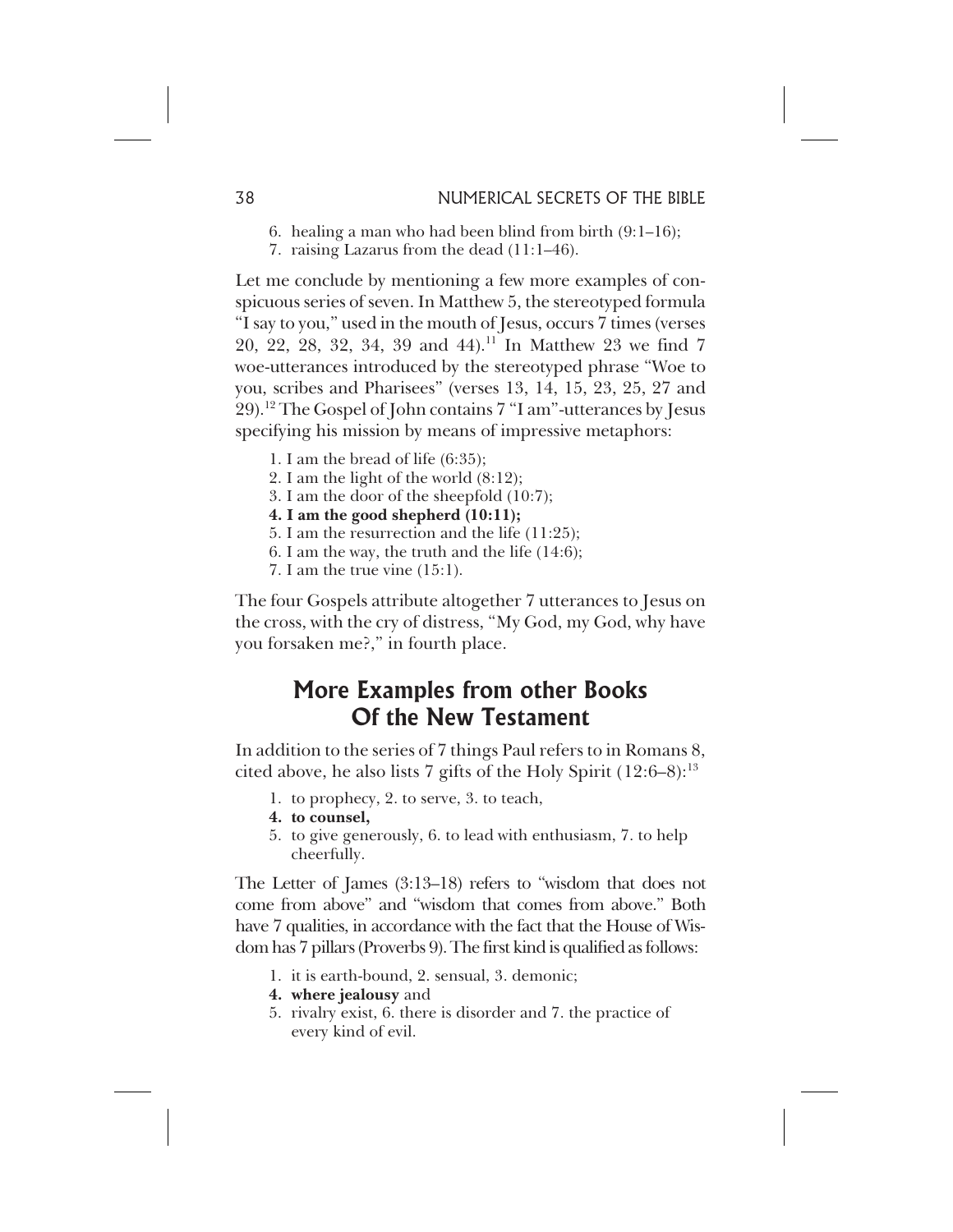The wisdom that comes from above, however, is:

- 1. pure, 2. peace-loving, 3. considerate,
- **4. open-minded,**
- 5. full of mercy and good fruits, 6. impartial, 7. sincere.

The author of the Second Letter of Peter listed 7 fruits of faith belonging together as the links of a chain (1:6–7):

- 1. virtue, 2. knowledge, 3. self-control,
- **4. steadfastness,**
- 5. piety, 6. brotherly affection, 7. love.

In addition to the numerous instances of explicit reference to 7 in the book of Revelation, of which I have given some examples above, there are a number of instances where 7 can be detected only by counting, e.g. in 5:12 where we read that the Lamb who was slain, is worthy to receive:

- 1. power, 2. wealth, 3. wisdom,
- **4. might,**
- 5. honor, 6. glory, 7. praise.

Rev 6:15 lists 7 categories of men trying to escape from the earthquake:

- 1. the kings of the earth, 2. the nobles, 3. the commanders,
- **4. the rich,**
- 5. the powerful, 6. all slaves, 7. all free persons.

Another list, however, in 21:8, mentions not seven but eight categories (of sinners). Like the Lamb, to whom 7 things are attributed in 5:12, as we have seen, God himself is being attributed with 7 things in 7:12 by the angels prostrating themselves before him:

- 1. praise, 2. glory, 3. wisdom,
- **4. thanksgiving,**
- 5. honor, 6. power, 7. might.

It stands to reason that the fact that certain elements of the text appear in center position in such series, giving them pride of place, have consequences for our interpretation: we have to respect the emphasis laid on them by the authors.